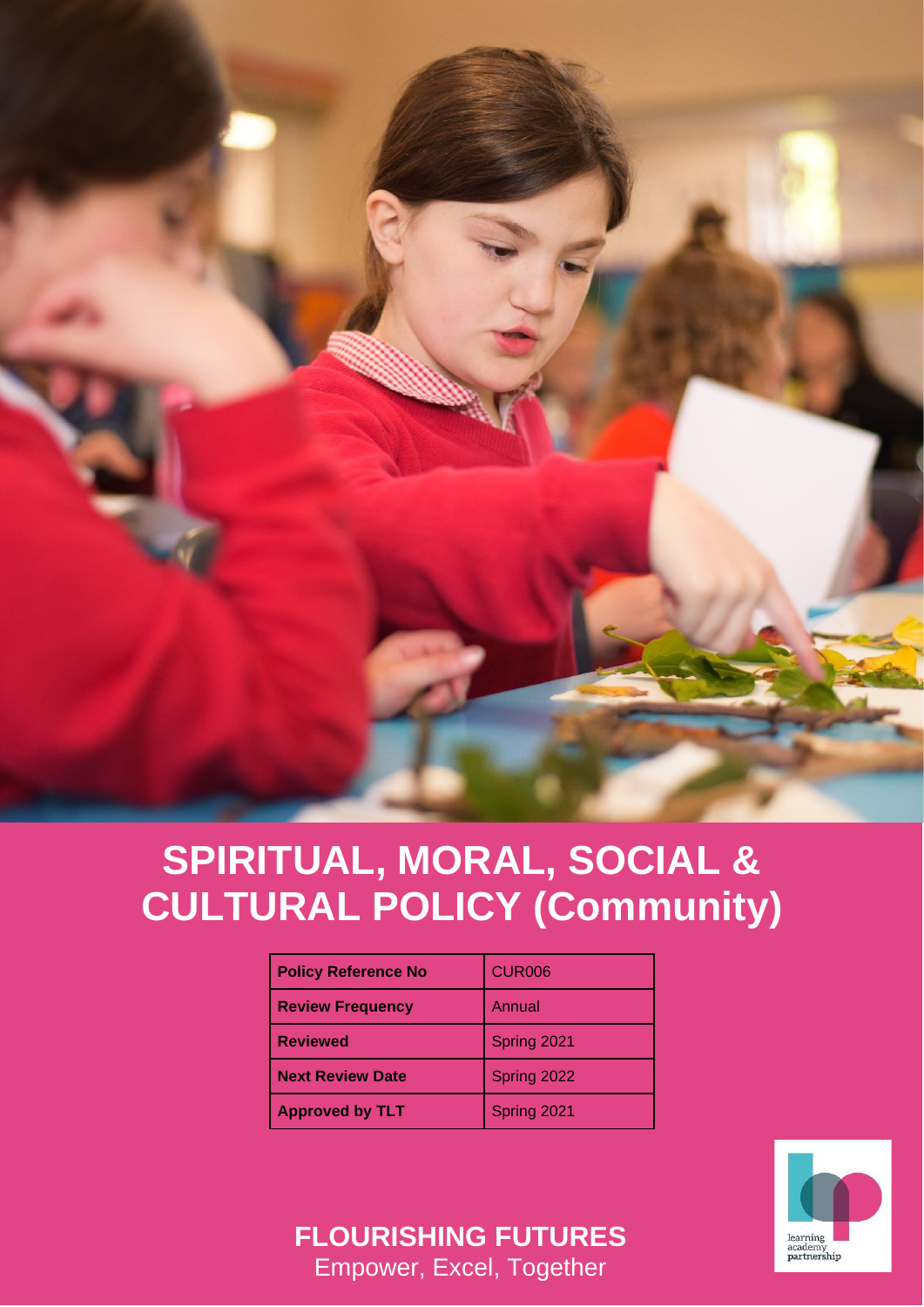# **Change Log**

| <b>Date</b> | <b>Changes to Policy</b> |
|-------------|--------------------------|
|             |                          |

# Contents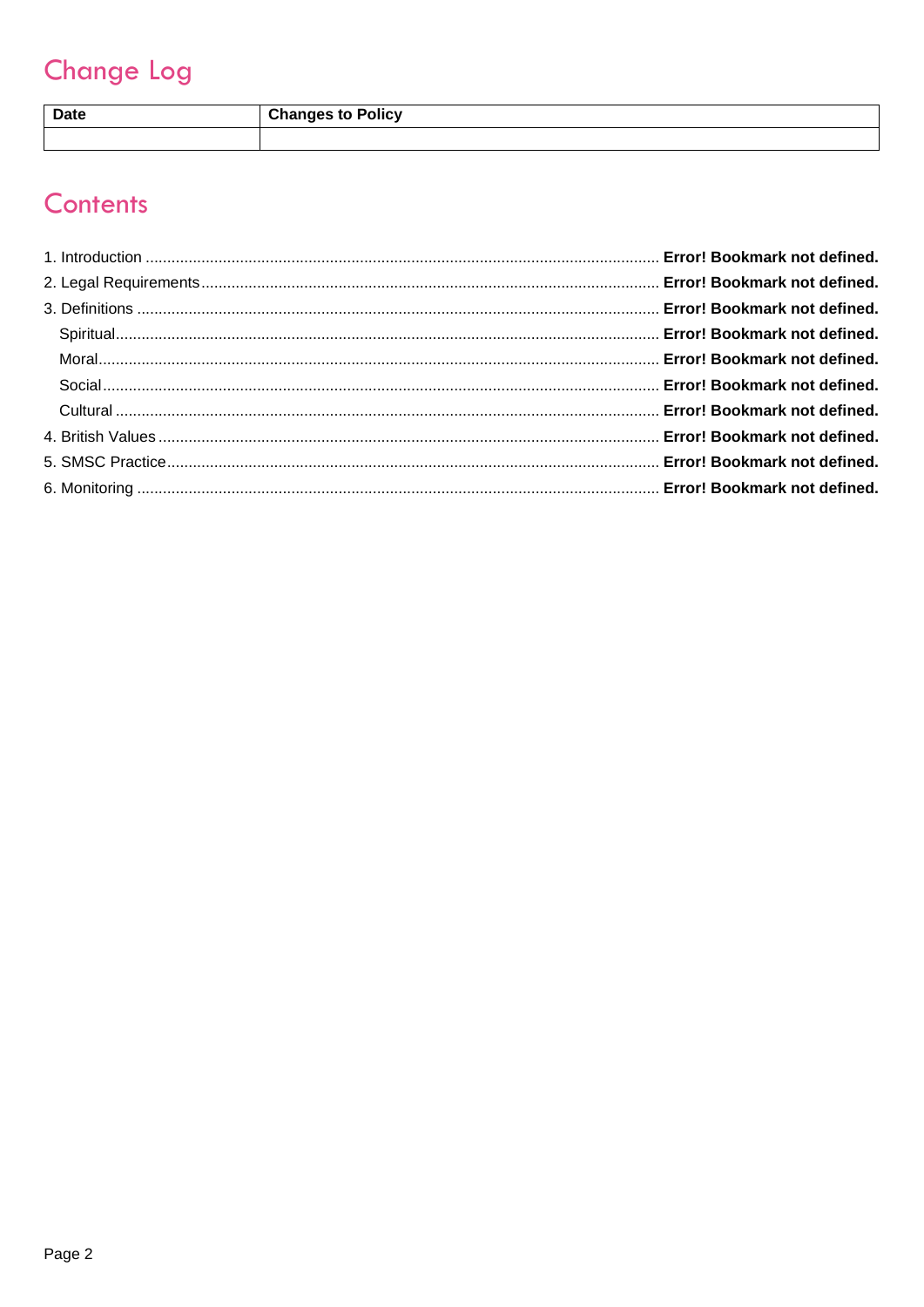# 1. Introduction

All schools within the Learning Academy Partnership strive to meet the

Spiritual, Moral, Social and Cultural development needs of all children. We fully recognise that SMSC is central to the educational entitlement of all children and that it should provide the foundation for the whole curriculum and ethos of each individual academy.

The promotion of SMSC within the Learning Academy Partnership is fundamental to our vision of transforming children's lives and, as part of this, we place the development of the whole child at the heart of all that we do.

We aim to provide all of our children with a world-class education that provides them with opportunities to explore their own values, beliefs, opinions, attitudes and skills within a safe and nurturing environment. We support the children in developing the skills necessary to understand themselves and the world around them in order that they may be respectful, hold knowledgeable conversations and learn how to live well together in diverse and pluralistic societies.

A variety of curriculum opportunities provide experiences for all children to understand and develop their knowledge of social and cultural traditions, of diversity, and to develop a sense of self and identity.

SMSC is approached through all areas of the curriculum, and it also incorporates the promotion of Fundamental British Values. This is important in developing children's understanding of themselves, others, the world around them and beyond. It allows them to explore the key areas of the rule of law, individual liberty, mutual tolerance and respect and democracy.

Inclusive of this is the development of personal behaviour for all children within our academies. SMSC forms a strong foundation, and it is central to behaviour and the expectations set for all children. Within each academy context, children will be provided with a safe environment in which they are able to explore the difference between right and wrong, the concept of rules, and the importance of rules and expectations for everyone within each academy. Positive behaviour is fundamental within each of our schools, and this helps to promote the expectation and development of respect for all. Positive behaviour is celebrated both within the classroom, within the school as a whole and for each individual child. Opportunities to celebrate positive behaviour and achievements are essential and consistently promoted.

## 2. Legal Requirements

*''Independent schools (including academies and free schools) must meet the Spiritual, Moral, Social and Cultural (SMSC) development standard set out in the Education (Independent School Standards) (England) Regulations.'' -Improving the spiritual, moral, social and cultural(SMSC) development of pupils. Departmental advice for independent schools, academies and free schools, November 2013* 

The importance of SMSC is promoted throughout the Ofsted framework and the responsibility for schools.

### 3. Definitions

The following definitions relating to SMSC are taken from the School Inspection Handbook

#### **Spiritual**

Provision for the spiritual development of pupils includes developing their:

- ability to be reflective about their own beliefs (religious or otherwise) and perspective on life
- knowledge of, and respect for, different people's faiths, feelings and values
- sense of enjoyment and fascination in learning about themselves, others and the world around them
- use of imagination and creativity in their learning
- willingness to reflect on their experiences.

#### **Moral**

Pupils' moral development is shown by their:

- ability to recognise the difference between right and wrong and to readily apply this understanding in their own lives, and to recognise legal boundaries and, in doing so, respect the civil and criminal law of England
- understanding of the consequences of their behaviour and actions
- interest in investigating and offering reasoned views about moral and ethical issues and ability to understand and appreciate the viewpoints of others on these issues.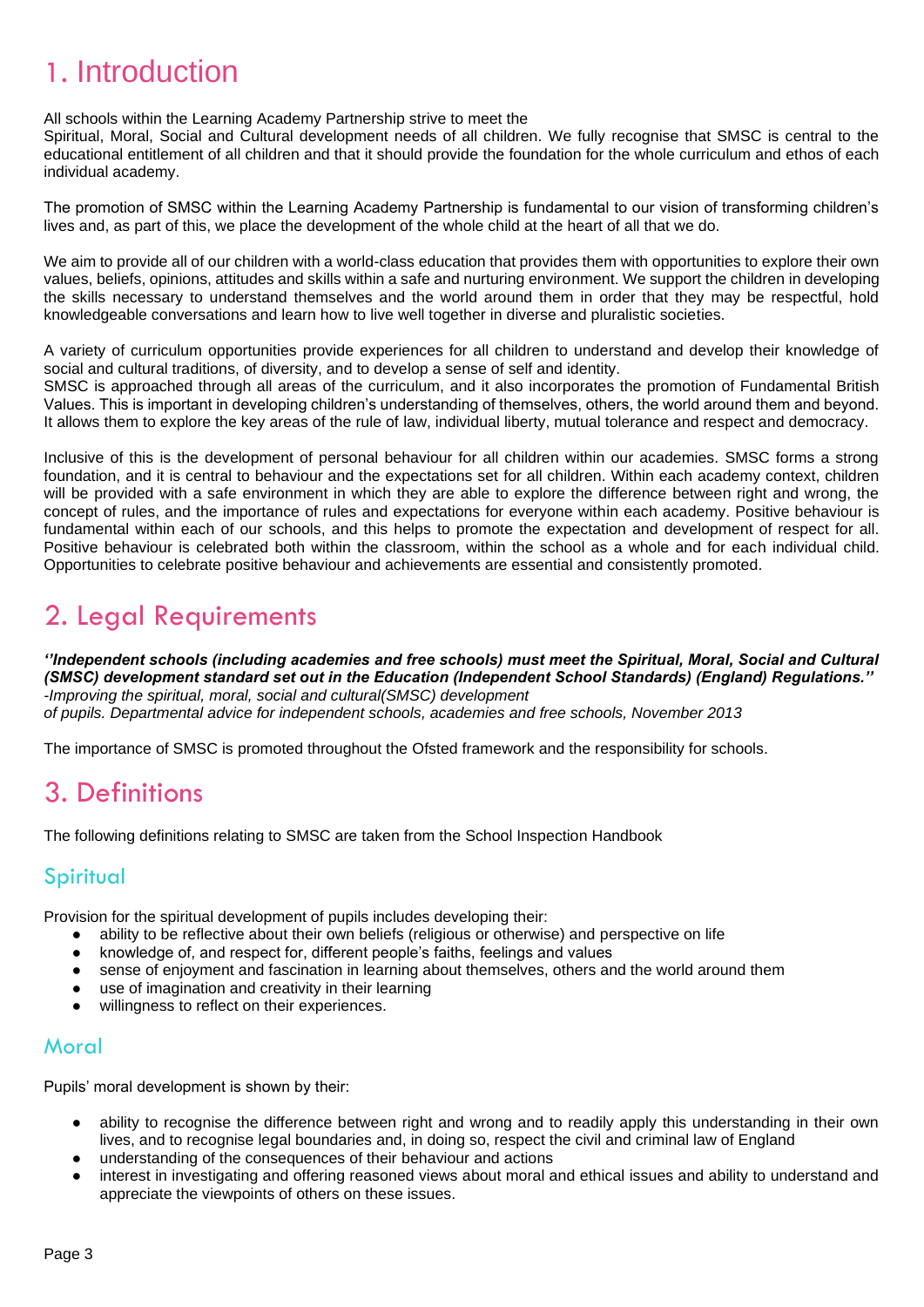#### Social

Pupils' social development is shown by their:

- use of a range of social skills in different contexts, for example working and socialising with other pupils, including those from different religious, ethnic and socio-economic backgrounds
- willingness to participate in a variety of communities and social settings, including by volunteering, cooperating well with others and being able to resolve conflicts effectively
- acceptance of and engagement with the fundamental British values of democracy, the rule of law, individual liberty and mutual respect and tolerance of those with different faiths and beliefs. They will develop and demonstrate skills and attitudes that will allow them to participate fully in and contribute positively to life in modern Britain.

#### Cultural

Pupils' cultural development is shown by their:

- understanding and appreciation of the wide range of cultural influences that have shaped their own heritage and that of others
- understanding and appreciation of the range of different cultures in the school and further afield as an essential element of their preparation for life in modern Britain
- ability to recognise, and value, the things we share in common across cultural, religious, ethnic and socio-economic communities
- knowledge of Britain's democratic parliamentary system and its central role in shaping our history and values, and in continuing to develop Britain
- willingness to participate in and respond positively to artistic, musical, sporting and cultural opportunities
- interest in exploring, improving understanding of and showing respect for different faiths and cultural diversity and the extent to which they understand, accept and respect diversity. This is shown by their respect and attitudes towards different religious, ethnic and socio-economic groups in the local, national and global communities.

### 4. British Values

As of November 2014, all schools are required to promote Fundamental British Values as part of their curriculum. Advice taken from the DFE states that British Values should be promoted through the provision for SMSC.

As stated in the School Inspection Handbook from September 2015, 'fundamental British Values' are:

- Democracy
- The rule of law
- Individual liberty
- Mutual respect for and tolerance of those with different faiths and beliefs and for those without faith

These values originated as part of the Prevent Strategy (2011) and also intended to support the Equality Act of 2010.

Advice outlined from the Department for Education relating to British Values can be found here:

[https://assets.publishing.service.gov.uk/government/uploads/system/uploads/attachment\\_data/file/380595/SMSC\\_Guidan](https://assets.publishing.service.gov.uk/government/uploads/system/uploads/attachment_data/file/380595/SMSC_Guidance_Maintained_Schools.pdf) [ce\\_Maintained\\_Schools.pdf](https://assets.publishing.service.gov.uk/government/uploads/system/uploads/attachment_data/file/380595/SMSC_Guidance_Maintained_Schools.pdf)

Within the Learning Academy Partnership, we promote British Values throughout a variety of curriculum opportunities, SMSC provision, Religious Education and Collective Worship.

Mutual Respect and Tolerance is also an integral part of our Safeguarding Policy. Any views which oppose that of British Values are challenged; this also encompasses all forms of extremist views which are counter to British Values. Within all of our academies, we will actively challenge any views that are expressed by children, staff or members of the wider school community that are contrary to the promotion of these British Values.

### 5. SMSC Practice

Within all of our academies, individual approaches are taken to ensure that all areas of SMSC as outlined are met. These approaches are carefully considered and planned to meet the needs of all children within their individual school contexts. We strive to provide thoughtful and meaningful opportunities for all children that give a rich variety of experiences to promote all areas of SMSC. This also incorporates the physical and mental well-being of all children. We ensure that all children are